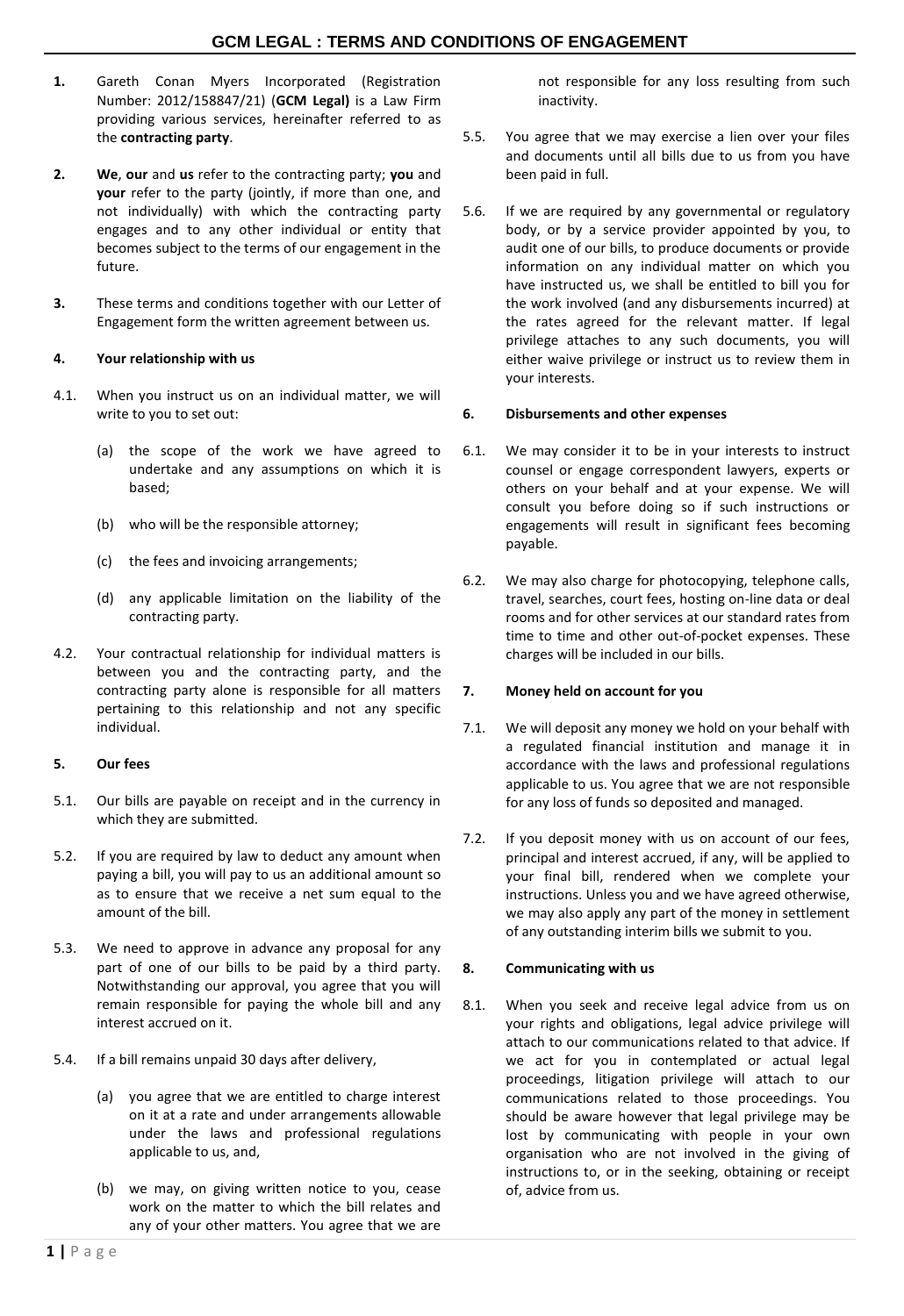8.2. You agree that we may communicate with you using electronic means, knowing that certain risks (including, for example, interception, unauthorised access and risk of viruses) are associated with such means.

### **9. Confidentiality, conflict of interests, and our relationships with other clients**

- 9.1. We will keep all information obtained from you, which is not in the public domain, confidential within GCM Legal, and will only otherwise disclose it with your authority or if required to do so by the laws and professional regulations applicable to us. Nevertheless, you agree that we may disclose any relevant information in confidence to our insurers, brokers, auditors and other advisers, and in order to protect and/or defend ourselves in any actual or threatened legal, civil or regulatory proceeding.
- 9.2. You will provide us, and will instruct your other advisers and any co-venturer or other co-participants to provide us, on any matter on which we are instructed, with all relevant information and documents, all of which will have been properly obtained and on which we may rely without verification. You agree that we may disclose any relevant information to your other professional advisers and also in confidence to our outsourcing contractors (such as information technology providers, word processors, photocopiers, translators and other service providers), unless you instruct us otherwise.
- 9.3. Subject to paragraph [9.4,](#page-1-0) we will not act where a conflict of interests - or a significant risk of such a conflict - exists, unless we are permitted to do so under the laws and professional regulations applicable to us and, where required, with your consent. However we advise a large number of clients worldwide and may not always be able to anticipate all such occasions; please inform us promptly if you become aware of any such circumstances.
- <span id="page-1-0"></span>9.4. You agree that we may act for other clients in transactions or disputes in which you or any affiliated entity of yours has an interest but on which you or they have instructed another law firm, and that you will not view our doing so as a conflict that requires a waiver under any applicable ethical rules, provided that we do not thereby breach our duty of confidentiality to you
- 9.5. You agree that we are under no duty to disclose to you or use on your behalf any information in respect of which we owe a duty of confidentiality to another client or any other person.
- 9.6. You agree that we may disclose our role as legal advisers in any matter on which we are instructed following its completion, for the purposes of publicity, unless you instruct us otherwise. You also agree that,

unless you instruct us otherwise, we may publicise the fact that we have a relationship with you.

## **10. Complaints**

- 10.1. Any concerns or complaint about our work should be directed initially to the attorney responsible for carrying out your instructions or, if you prefer, to the Director of GCM Legal. The laws and professional regulations applicable to us may also provide formal complaint procedures.
- 10.2. In particular, you should raise any queries regarding any of our bills with the attorney responsible for the matter as soon as possible. If any part of one of our bills is queried by you or the relevant payer, you agree to immediately pay, or procure payment of, those parts not subject to query.

## **11. Data protection, exchange of information and storage of documents**

- 11.1. We will process personal data provided to us by you in accordance with Protection of Personal Information Act. We will ensure compliance with the data protection standards set out in the preceding sentence at all times
- 11.2. We do not undertake to store or retain your files (whether paper or electronic) for any particular period of time, but we will do so for at least the minimum number of years required by the laws and professional regulations applicable to us. We may destroy files at any time after the expiry of such period, without notice, except those files you ask us to retain beyond that period.

### **12. Copyright and intellectual property**

You are free to use and copy all documentation created by us for you in the course of any matter but we retain all copyright and other intellectual property rights in all material developed, designed and created by us in the course of the matter and they will remain our property. We may use all documents created by us in the course of any matter for legal training and research purposes.

### **13. Our compliance with certain laws and regulations**

- 13.1. We may require you to provide identifying documents and information concerning yourself and individuals and/or entities associated with you in order to comply with anti-money laundering laws and regulations, and to keep those documents and information up to date. We may be unable to carry out your instructions if we are unable to verify your identity or, in some instances, the identities of your directors, shareholders and eventual beneficial owners.
- 13.2. We may be required by law or regulation to report to a governmental or regulatory authority our knowledge and/or suspicion that certain criminal offences have